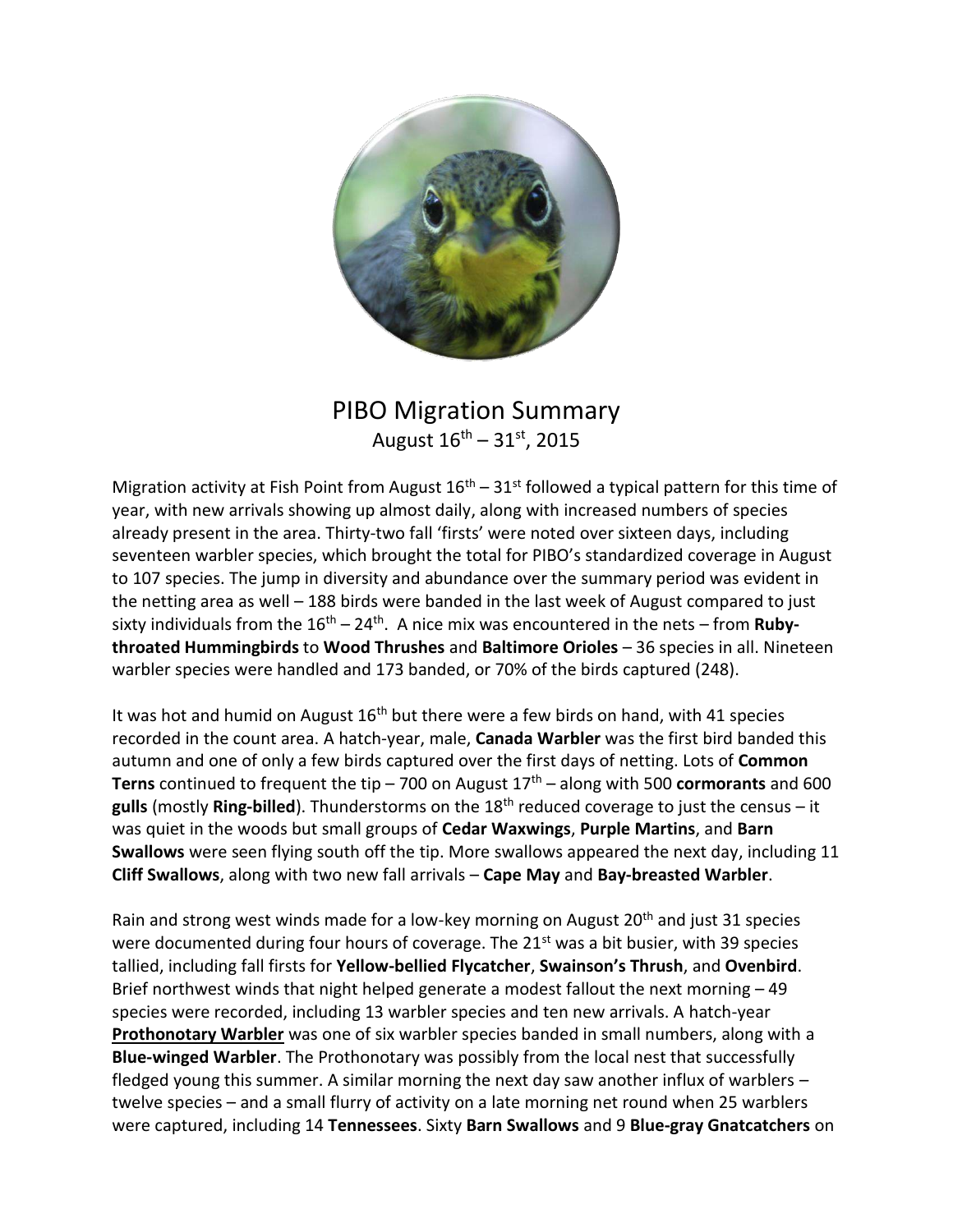August 24th were two of 41 species observed that day, along with a **Connecticut Warbler** discovered in the netting area.

It rained on-and-off throughout the day on the  $25<sup>th</sup>$  and the wind swung around again to the northwest, resulting in another buildup of migrants over the next few days. A moderately active morning on August 26th saw firsts for **Osprey**, **Ruddy Turnstone**, and **Mourning Warbler**, followed by a busy day on the  $27<sup>th</sup>$ , with 55 species reported during the official coverage period, a season-high to date. Just two new species were added for the fall – **Gray-cheeked Thrush** and **Bobolink** – but there were lots of other birds present, including 12 warbler, 6 flycatcher, and 4 thrush species. Warblers dominated again the next day  $-14$  species were tallied  $-$  including 22 banded of ten species.

Diversity dropped off the next morning but the netting area remained active, with 44 birds of fourteen species banded in 41 net-hours (1.07 birds/net-hour), including 9 **Chestnut-sided Warblers**. The final two days of coverage included a rainy and somewhat uneventful morning on the 30<sup>th</sup>, followed by an overcast but busy last day of the month. Fifty-six species were noted on August 31<sup>st</sup> including fifteen warbler species, and 41 birds of fifteen species were banded. **Redstarts**, **Magnolias**, and **Black-and-white Warblers** were active, along with a nice variety of others. A **Common Loon** spotted offshore on the east side of the point was a first for the fall.

The table below lists the birds captured at Fish Point from August  $16^{th} - 31^{st}$ .

## *PIBO's next migration summary will be posted on September 18th .*

Photo: Canada Warbler –Sumiko Onishi

| <b>Birds captured at Fish Point</b><br>from August 16th - 31st, 2015 |    |
|----------------------------------------------------------------------|----|
|                                                                      |    |
|                                                                      |    |
| Ruby-throated Hummingbird                                            | 3  |
| Downy Woodpecker                                                     | 7  |
| Eastern Wood-Pewee                                                   | 1  |
| Yellow-bellied Flycatcher                                            | 7  |
| <b>Traill's Flycatcher</b>                                           | 2  |
| Least Flycatcher                                                     | 1  |
| Red-eyed Vireo                                                       | 9  |
| <b>Black-capped Chickadee</b>                                        | 5  |
| House Wren                                                           | 2  |
| American Robin                                                       | 4  |
| Wood Thrush                                                          | 1  |
| Veery                                                                | 11 |
| Swainson's Thrush                                                    | 8  |